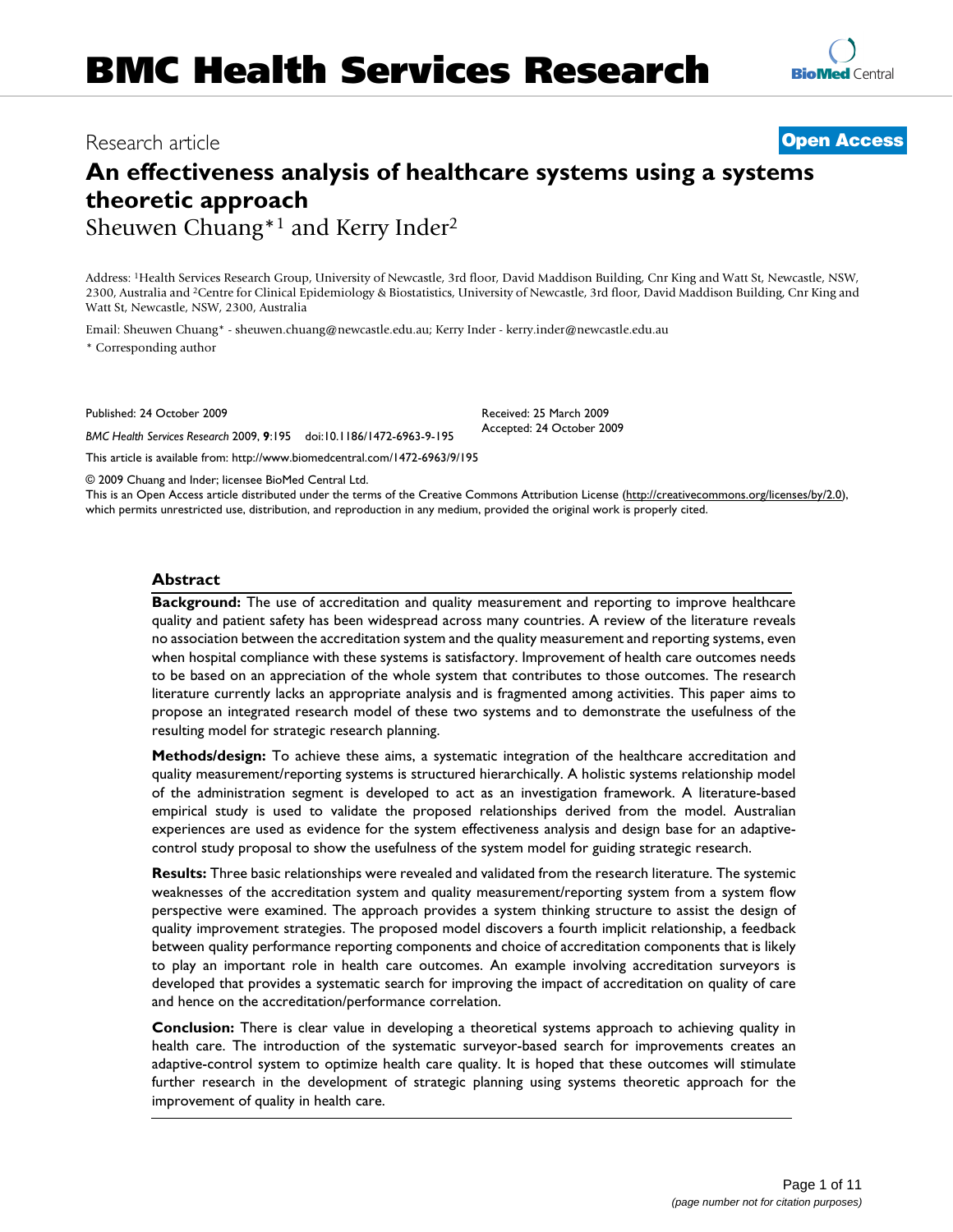# **Background**

The use of accreditation systems to improve healthcare quality and patient safety has been widespread across many countries [1-4]. Quality measurement incorporating clinical indicators and quality indicators, and reporting systems, have grown substantially as the more visible aspects of hospitals' quality improvement efforts [5-9]. Taken together, these systems comprise the health administration segment of the healthcare system, for convenience labelled the health administration system. The health administration system is believed to influence quality outcomes and considerable resources are spent by participating hospitals in this belief.

There is rich research literature on the association of the accreditation and measurement/reporting systems to quality in health care, but the results are unsatisfactory. The outcome of quality is not well correlated with accreditation requirements, even when hospital compliance with accreditation and measurement/reporting requirements is acceptable. In general, partial, inconsistent or conflicting results have been discovered [7,10]. An important feature of this research is that it is concerned only with correlation, rather than the processes through which the impact of the systems occurs, and is fragmented: specialized to specific clinical or management perspectives or a system or subsystem taken in isolation. The fragmented research on the determinants of quality in healthcare reveals partial observation and ambiguous results.

Owing to these findings, some arguments have been made for "a more systematic use of theories in planning and evaluating quality-improvement activities in clinical practice" [11-13]. The idea is to use theories to describe the model lying behind a specific intervention and then design research to evaluate the model. The need for a theoretically driven approach to understanding complex social interventions and their effects has been strongly advocated [14] as the way to gain knowledge about the overall systemic effects of the health administration segment acting on the health care system, especially knowledge that will inform decisions about the use of health care resources to support the most valued processes. Yet, for all the interest in the use of the accreditation and measurement/reporting systems to improve healthcare quality and patient safety, the science of healthcare performance measurement and management is still relatively embryonic, and there remains a paucity of hard evidence to guide policy and research planning from a firm theoretical basis.

According to systems theory, patient safety and quality of healthcare is an emergent property of the entire healthcare system [14], it follows that the improvement of health care outcomes needs to be based in a systematic appreciation of the whole system that contributes to those outcomes. Yet the research literature currently lacks an appropriate analysis of this sort. Therefore, the first aim of this paper is to use systems theoretic approach to develop an integrated research model of the accreditation and quality measurement/reporting systems, taken in relation to the hospital-level healthcare system. The second aim is to demonstrate the usefulness of the resulting model for strategic research planning. The paper provides an example of an adaptive-control study derived from the proposed model. It demonstrates a template for more advanced strategic research planning of quality improvement throughout the healthcare systems.

# **Methods/design**

To achieve these aims, the research was conducted through the combination of a theoretical based study and a literature-based empirical study. The theoretical based study combines the basic concepts of systems theory and a general systems flow with the Supply Input Process Output Key Stakeholder (SIPOKS) process model to form the systems theoretic approach. The approach is used to initially develop a basic high level integrated systems model as a framework to guide the investigation of the effect of the accreditation and measurement/reporting systems on health care quality and then to examine, from a systems flow perspective in a lower level, the causal links within the system that impact on its effectiveness.

A literature-based empirical study used existing research or documentation as evidence with which to validate the proposed general relationships derived from the model. Australian experiences in accreditation and clinical performance data reporting, especially from the Australian Commission on Safety and Quality in Health Care and the Australian Council on Healthcare Standards (ACHS), are used as the major evidence base for evaluating the performance of these relationships and further as a design base to develop an example of an adaptive-control study. In order to gain a better understanding of systems theory, healthcare systems hierarchy, general systems flow and the SIPOKS process model, and the Australian research base used to form the adaptive-control study, their use is elaborated below.

#### *Systems theory*

The foundation of systems theory rests on two pairs of concepts: emergence and hierarchy; control and communication [14,15]. According to the first pair of systems theory concepts, a general model of complex systems can be expressed in terms of a hierarchy of levels of organization [16]. The safety and quality characteristics of complex systems are an emergent property of the system as a whole, not a property of individual system components. According to the second pair of basic system theory concepts, an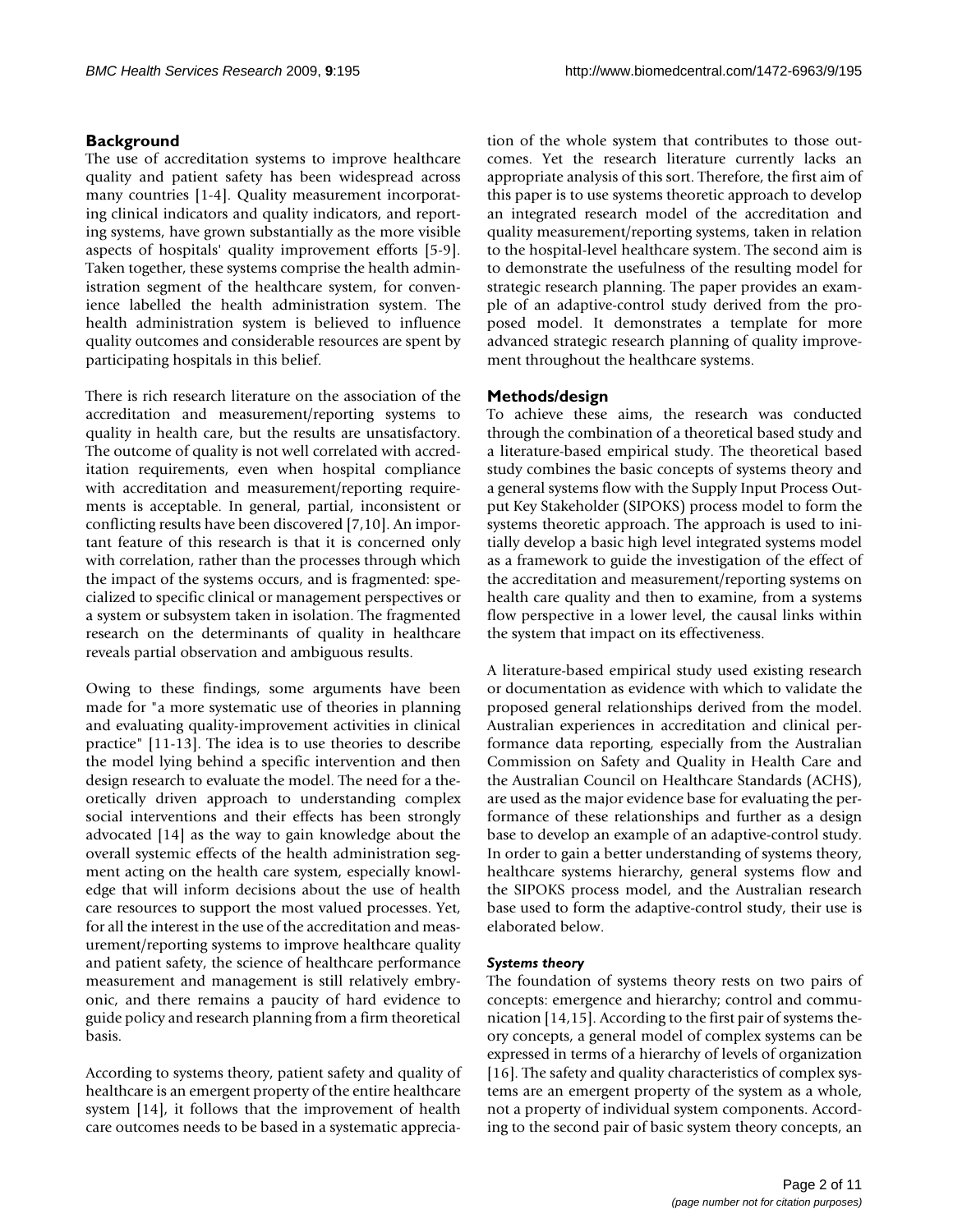open and dynamic complex system like the healthcare system is viewed as a suite of interrelated subsystems that are kept in a state of dynamic equilibrium by feedback loops of information and control [17]. Specifically, their relevant emergent properties are controlled by a set of safety and quality constraints related to the behavior of the system components or subsystems [18]. Regulation to required standards is the common form that enforcement of safety constraints takes in complex systems and is expressed through hierarchical regulation relationships [19]. Since control implies the need for communication, reverse communication within the system hierarchy from controlled to controller is required to stimulate systems' behavior towards the accepted standard of safety and quality [20].

In the study, systems theory is applied to construct a healthcare system hierarchy which consists of interacted systems linked with control and communication in different layers.

# *Healthcare systems hierarchy*

For the purposes of this paper the overall healthcare system may be simplified to a 4-layer model shown in Figure 1. Inter-layer relationships are characterised by vertical control and communication, but the full regulatory structure also includes significant horizontal interrelations as well as self-regulation. The proper functioning of all these relationships is important to the ultimate achievement of quality health care [19]. The focus of this paper is on the middle two layers, the health administration system, with its two sub-systems - the accreditation system and the quality measurement and reporting systems - in relation



**Figure 1 Healthcare Systems Hierarchy**.

to the hospital-level healthcare system. A holistic healthcare systems relationship model made of the two-layer system hierarchy is constructed for detailed analysis. The relationship of the two health administration sub-systems to one another and to the hospital-level healthcare system 'below' them forms the focus of this study.

# *General systems flow and SIPOKS process model*

A general systems flow is used where systems receive inputs and utilise, transform and otherwise act on them to create outputs, whether to other systems or the external environment [21]. The SIPOKS process model partitions the overall systems flow into Suppliers, Input, Process, Output, and Key Stakeholders for convenient analysis. In this model, the supplier provides the required inputs to a system process, including people, equipment, materials, working procedures and methods, and general working environment. The process then utilises, transforms and otherwise acts on the inputs to produce a set of outputs that are used by key stakeholders, which may be suppliers to other processes in the same or different systems. A stakeholder is defined as any group that is impacted or interested in the performance of the process and the word 'key' denotes important stakeholders. Applied to each of several interrelated sub-systems, SIPOKS can, for example, usefully analyse an extended process into shorter phases and link the analysis of interacting processes from different hierarchical levels for a specific purpose [22]. In this way, the SIPOKS analysis can provide insight into causeeffect relationships within systems.

A literature-based empirical study used a wide range of existing research or documentation, from several countries, concerning the functioning of these systems and their interrelations as a basis for imputing general flow processes to them, of the hierarchical control and communication type which were of interest to the safety and quality of health care. The model processes obtained were thus broadly validated by their occurrence throughout developed healthcare systems. Subsequently, the more detailed Australian data were used to evaluate the performance of the key system interrelationships, as reported below.

#### *The Australian research base*

The Australian Council on Healthcare Standards (ACHS) was the first in the world to introduce clinical indicators as part of the health care accreditation process. Sixty three percent of all Australian public hospitals and 74% of private acute and psychiatric hospitals are ACHS accredited [23]. Six hundred and eighty nine hospitals reported clinical indicators in 2007, which covers all Australian states and territories and also New Zealand. Data from public (49%) and private (51%), metropolitan and non-metropolitan hospitals are included [24]. More recently, the ACHS has moved accreditation into the era of continuous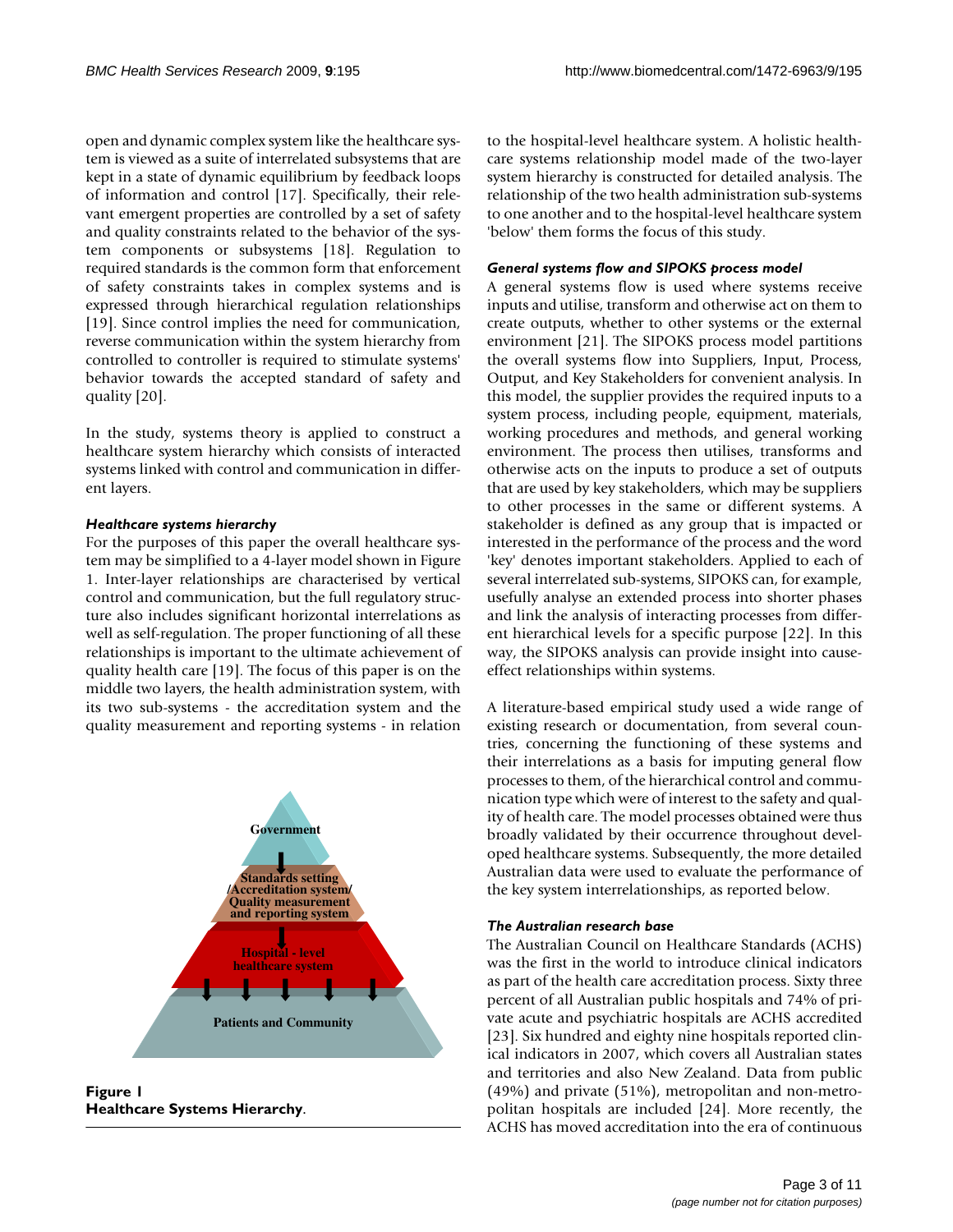quality improvement as reflected in the Evaluation and Quality Improvement (EQuIP) standard. The target of the more holistic accreditation process required by EQuIP-4 is to have accredited organizations embrace the continuum of ways to improve healthcare safety and quality in Australia [25]. The study example proposed in this paper is based on the ACHS standards and data and is intended to contribute a research template for promoting continuous improvement in health care.

# **Results**

Using a systems theoretic approach, the holistic healthcare systems relationship model was developed, the overall effectiveness of the accreditation and measurement/ reporting systems for providing quality of care was identified, and system weaknesses from a system flow perspective were discovered. An example of an adaptive-control study involving accreditation surveyors derived from this approach is developed.

#### *The holistic healthcare systems relationship model*

In practice, the hospital-level healthcare system is typically impacted by numerous accreditation and clinical or quality performance reporting systems, typically clinically differentiated. Ultimately these systems need to be discriminated and treated individually; however, in this study only their overall, shared interrelations are considered. Combining the concept of healthcare systems hierarchy and an analysis of control and communication relationships, a basic holistic healthcare systems relationship model is designed as shown in Figure 2. As both the



# Figure 2

**Holistic Healthcare Systems Relationship Model**. P1: focus on control relationship with communication. P2: focus on communication without control. P3: concern with communication (in general, no association found, cannot communicate each other). P4: intend to be as a control relationship (to increase the control efficacy of accreditation system on hospital and communication efficacy of quality measurement/ reporting system with hospital)

horizontal and vertical control/communication relationships are potentially relevant to maintaining an acceptable level of quality within the healthcare systems hierarchy, there are in principle four model relationships of direct interest. These are labeled P1 to P4 in Figure 2. Of note, the fourth relationship (P4) has hitherto essentially gone unrecognized and its potential remains underdeveloped. It will figure prominently in the study design proposal.

Two of these four relationships (P1 and P2) are vertical control and communication relationships, providing the outputs of the accreditation and the quality measurement/reporting systems, respectively, as inputs to the hospital-level healthcare system to improve quality of care. Relationship P1 is a control relationship that provides hierarchically determined practitioner standards while the P2 communicates outcomes to the hospital-level healthcare system for its own internal control response.

The remaining two relations, P3 and P4, are horizontal control and communication relationships within the health administration system, to improve the focus and impact of accreditation on quality of care. P3 communicates correlations in the outputs of the accreditation and the quality measurement/reporting systems and P4 provides feedback from the output of the quality measurement/reporting system to the accreditation system input. While P3 is concerned with communication, P4 is intended as a control relationship. Strictly, P3 is at present a quasi-relationship because in practice there is no specific recipient of this research-generated information within the health care system. The information is in effect an indicator of system-wide coherence, and in that sense relevant to all, however no-one has a mandate to respond to it. In a more systematic institutional design this information might be fed to a government source (top layer of Figure 1) or other system-wide responsible entity to initiate and focus health care improvement research of the kind proposed below. This is a potentially important relationship outside the scope of this paper. Or it might also be directly utilised by P4 to focus its feedback as proposed here. In what follows it is treated as a potential communication relationship.

With respect to each of these relationships, the question arises as to what is known about its impact on quality of care. While considerable research has been directed toward understanding and improving P1 and P2 to produce improved health care, only P1 is well understood and supports practical reform. P2 has no satisfactory outcome as discussed below under 'Effectiveness of quality measurement and reporting system'. As for P3 and P4, complex, ambivalent findings hold in P3 and it currently lacks an effective feedback role, while little or no research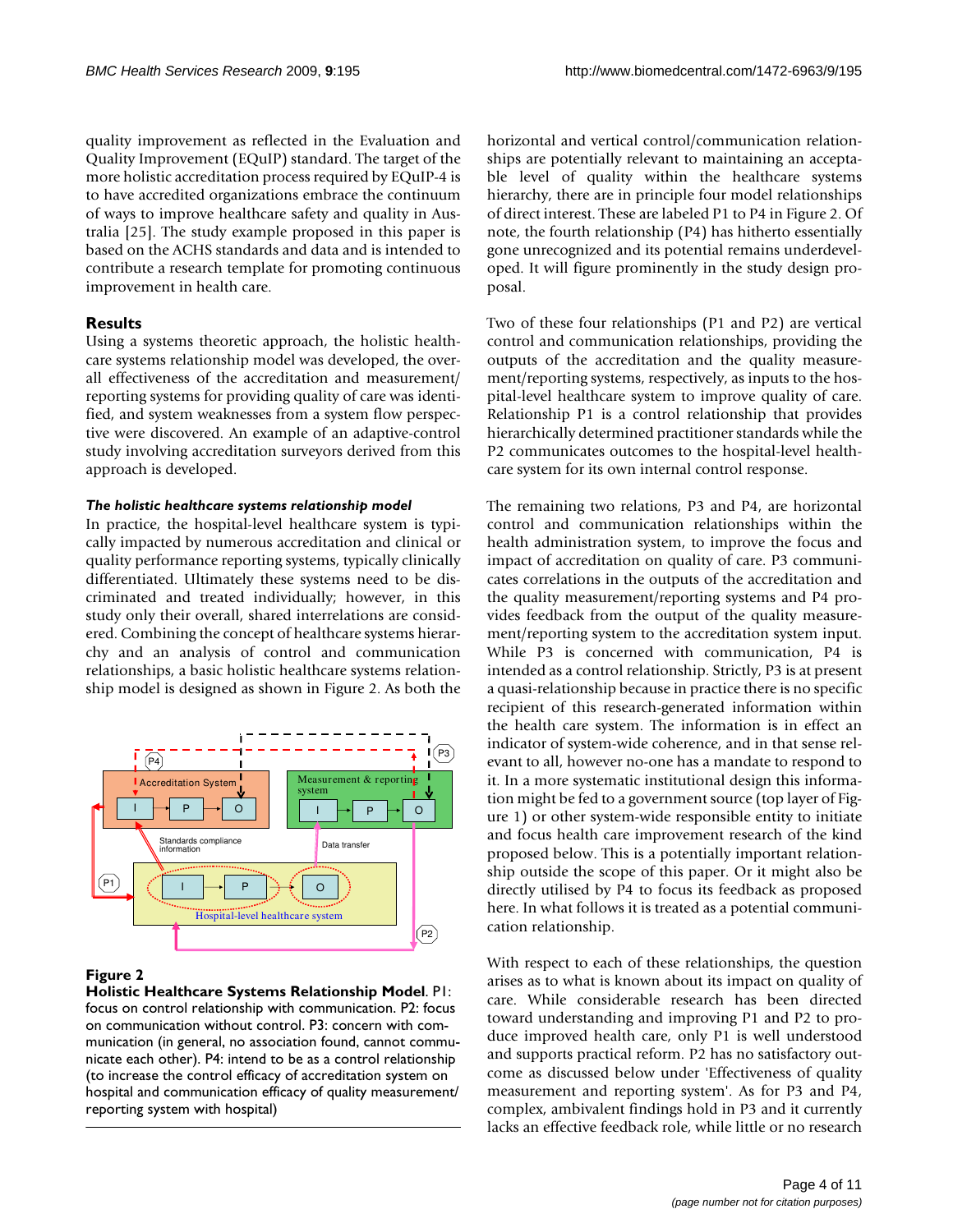has been directed toward understanding and improving P4. These claims are reviewed below for the four relationships.

# *Effectiveness of the accreditation system*

The evaluation of P1 assesses the effectiveness of the accreditation system for providing quality of care. Comparative effects on hospitals during and after the implementation of an accreditation process have been evaluated. Studies have found that accreditation systems provided better quality results in nursing care [26]; positive changes in leadership, commitment and support, use of data, staff involvement, and quality management [27]; improved outcomes in trauma health care [28]; and the enhancement of patient care through organizational strategies introduced as a result of participating in an accreditation program [29]. However, there are other studies which did not support these findings [30,31].

In the Greenfield and Braithwaite review [10], ten categories were identified for research into the impact or effectiveness of health sector accreditation. The categories of promoting change and professional development provided consistently positive findings, however findings were inconsistent in five categories: professions' attitudes to accreditation, organizational impact, financial impact, quality measures and program assessment. The small numbers in the remaining three categories (consumer views or patient satisfaction, public disclosure and surveyor issues) precluded any valid conclusions. These outcomes support the view that the relationship between the accreditation system and hospital-level healthcare system has at least some positive impact.

The reports of the Australian Commission on Safety and Quality in Health Care discussed the effectiveness of accreditation processes and contained feedback from consultation with focus groups and stakeholders [32,33]. This feedback has been analysed using the SIPOKS model to understand the systemic weaknesses involved from a system flow perspective, as shown in Table 1. Identified weaknesses related to each issue are recognised by a check mark in the corresponding field.

According to the results of this SIPOKS analysis, weaknesses are spread broadly across the categories: suppliers, inputs, processes, and outputs. Most accreditation system issues come from supplier and input problems. Suppliers are the providers of the required inputs to the accreditation processes, such as the standard setting bodies and hospitals providing surveyors. Inputs are used in the accreditation processes, and include surveyors, survey methods or procedures, and survey standards. The present unsystematic variety of accreditation bodies and standards has resulted in unhelpful complexity, increased time and manpower costs, and variable reliability of surveyors. Although relationship P1 has shown some positive impact on quality of care, the future reform of the accreditation system could consider enhancing the effectiveness for providing quality of care from a system flow perspective, and establish an adequate control between accreditation and hospital-level healthcare system.

# *Effectiveness of quality measurement and reporting system*

The evaluation of the P2 relationship assesses the effectiveness of the quality measurement and reporting system for improving the quality of care. Again, research has identified some issues concerning the quality of measurement and reporting systems, principally concerning data validity, reliability, timeliness, and meaningfulness [34-38]. These issues were analysed using the SIPOKS model to identify weaknesses from the system flow perspective, see Table 2.

Most of the system weaknesses concern either input or output. Imperfections in input data, input technique, and the motivation of internal reviewing and auditing of data in hospitals, cause the problems of data validity and reliability [37,39]. Problems with the timeliness, validity and meaningfulness of output data are associated with the whole system flow from suppliers, to input, process, and output to key stakeholders. Here the suppliers are the hospitals who provide the data. Hospitals also are one of the key stakeholders who use the analysis report. To increase the quality of feedback and the utilization of performance reports, we need efforts from both hospitals and the report processing agencies in the system flow perspective.

Under the present conditions, studies of the efficacy of quality measurement and reporting systems in stimulating quality improvement show mixed results. Some quality measures have been shown to have a positive impact on quality improvement [6,40-42]. In particular, the reporting systems linked to payment, accreditation, and peer pressure from public benchmarking have made quality measurement and improvement higher priorities for hospital leadership and achieved better results [42]. Some conflicting findings show no effect on quality results [43- 45]. From this evidence, we may conclude that besides the system weaknesses of quality measurement and reporting system itself, the impetus from external systems can stimulate positive results.

# *Association between the two administrative systems' outputs*

The evaluation of the P3 relationship assesses the coherence between the accreditation system and the quality measurement and reporting system. Although some studies found that quality measures have been shown to improve care outcomes in health organisations [46,47],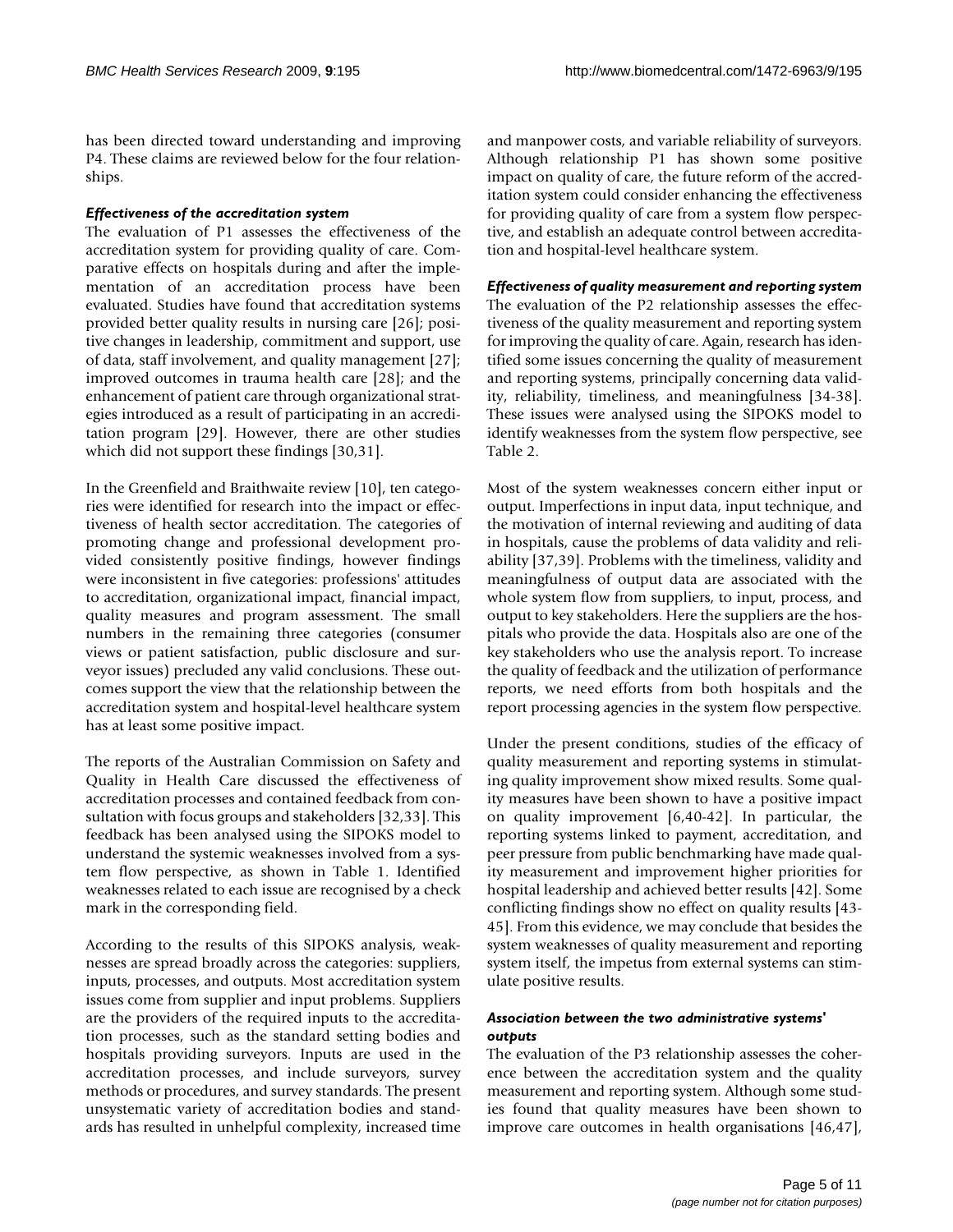|                                                                                                                                                                                                                                                                       | NO. Accreditation System Issues                                                                                    | Key Stakeholder (KS) feedback                                                                                                                                          | O | - P        |                 | IS.          |
|-----------------------------------------------------------------------------------------------------------------------------------------------------------------------------------------------------------------------------------------------------------------------|--------------------------------------------------------------------------------------------------------------------|------------------------------------------------------------------------------------------------------------------------------------------------------------------------|---|------------|-----------------|--------------|
|                                                                                                                                                                                                                                                                       | Effectiveness of the accreditation system to detect poor<br>performance                                            | Divergence of views in relation to the capacity and<br>appropriateness of accreditation for detecting poor<br>performance                                              |   |            | $x \times$      |              |
| 2                                                                                                                                                                                                                                                                     | Transparency of information on the accreditation status<br>and quality of health services                          | Many stakeholders sought open access to accreditation<br>outcomes and the decision making process of accreditation<br>bodies. Some stakeholders have counter arguments |   | $x \times$ |                 |              |
| 3                                                                                                                                                                                                                                                                     | The separation of standard setting and accrediting<br>functions                                                    | Opinion is divided on whether this would result in overall<br>systems benefits or losses                                                                               |   |            |                 | x            |
| 4                                                                                                                                                                                                                                                                     | Duplication and overlap in the accreditation system                                                                | Significant consensus                                                                                                                                                  |   |            | $X$ $X$ $X$ $X$ |              |
| 5                                                                                                                                                                                                                                                                     | Resources investment in accreditation is disproportional<br>to the gains                                           | Significant consensus                                                                                                                                                  | x |            | $x \times x$    |              |
| 6                                                                                                                                                                                                                                                                     | Inter and intra surveyors' reliability, availability and<br>sustainability                                         | Issues are acknowledged by submissions and focus group                                                                                                                 |   |            |                 | $x \times$   |
| 7                                                                                                                                                                                                                                                                     | The use of accreditation outcome at a national level to<br>support policy and prioritisation of safety and quality | The timeliness, accuracy, reliability and validity of the data<br>were all questioned by stakeholders                                                                  | x |            |                 |              |
| 8                                                                                                                                                                                                                                                                     | Proliferation of standards results in time and resources<br>consumed                                               | Significant consensus                                                                                                                                                  |   |            |                 | $x \times$   |
| 9                                                                                                                                                                                                                                                                     | Access to Standards in a user friendly format                                                                      | It is a cost issue                                                                                                                                                     |   |            |                 | $\mathsf{x}$ |
| <b>Stakeholder Consultation Statistics:</b><br>• Private health service or Not for profit health service<br>• Public Health Service<br>• Other Government Bodies<br>• Professional or Member Organisation<br>• Accrediting or Certifying Bodies<br>• Standards Bodies |                                                                                                                    | Written submission/Focus group participants<br>(15)/(72)<br>(6)/(113)<br>(4)/(54)<br>(34)/(9)<br>(6)/(37)<br>(2)/(21)                                                  |   |            |                 |              |
| • Individuals or Quality or Complaints Bodies                                                                                                                                                                                                                         |                                                                                                                    | (13)/(25)                                                                                                                                                              |   |            |                 |              |

**Table 1: SIPOKS analysis of accreditation system issues for system flow weakness**

**NOTE**: SIPOKS is reversed from left to right. O: output, P: process, I: input, S: supplier X means the segment of system flow is related to the issue

no simple overall relationship is generally found between accreditation outcomes and quality performance measures [10,48,49]. The research examined the Australian EQuIP standards and Australasian Clinical Indicator Report [24,25] using the systems theoretic approach to explain their relationship.

Most of the EQuIP accreditation standards required to be complied with by hospitals belongs to the structure and process elements of the accredited agency. The structure elements in system flow perspective are the elements of input of the hospital-level healthcare system. Therefore, it is identified in Figure 2 that the segment of input and process in the hospital-level healthcare system provide the standards compliance information to accreditation system. Each clinical indicator in the quality measurement and reporting system is either a process indicator, measuring the activities and tasks in patient episodes of care, or an outcome indictor, measuring the effects of care on the health status of patients and populations, which is the final result of all related processes [50]. The two kinds of clinical indicators belong to the category of output in the system flow perspective. It is identified in Figure 2 that the segment of output in the hospital-level healthcare system provides indicators data to accreditation system.

Figure 2 displays clearly that the accreditation system and the quality measurement and reporting system are not concerned with the same target (system segment). In addition, the evaluation of some inputs and processes during accreditation cannot encompass the whole range of characteristics constituting the emergent quality and patient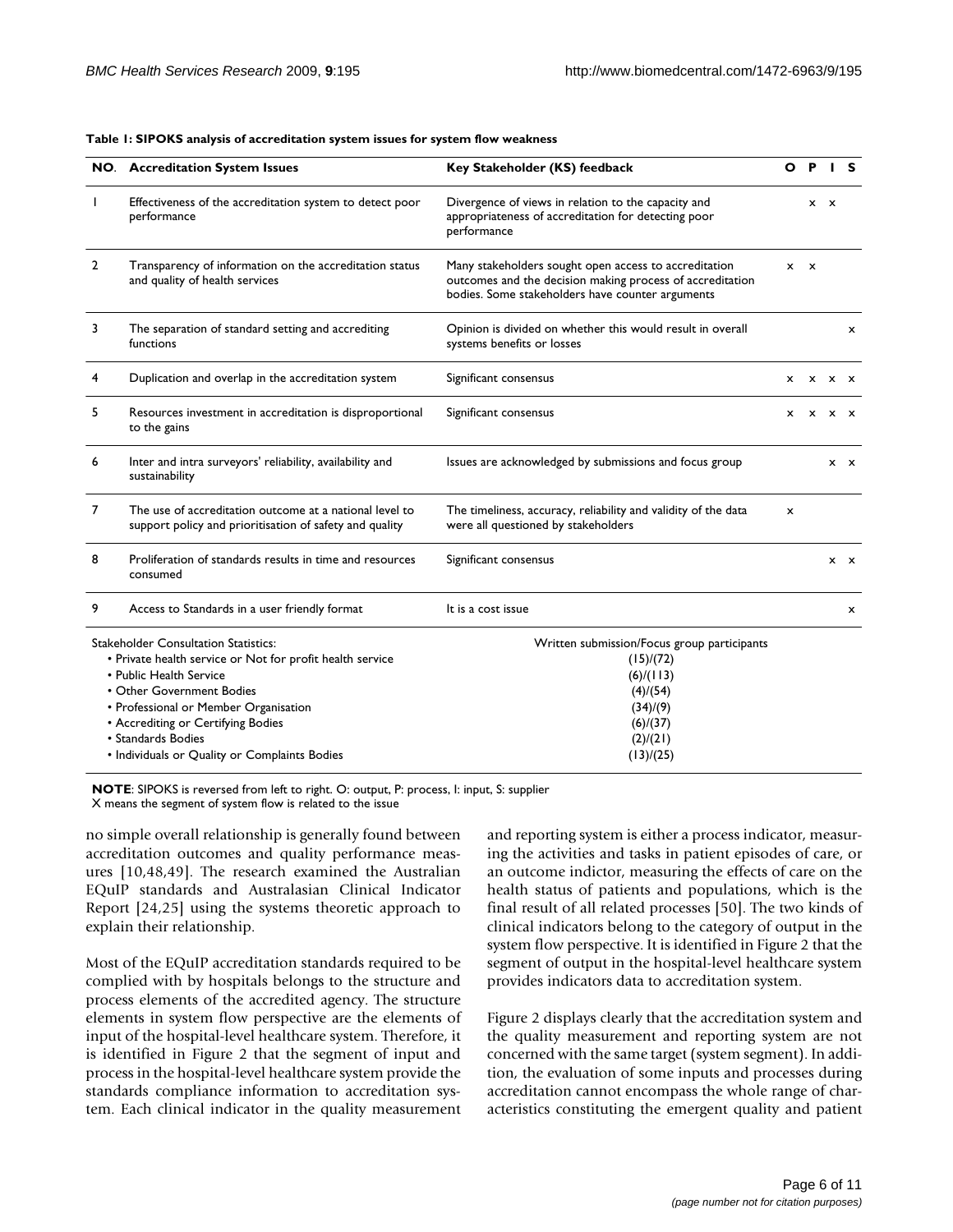| NO. | <b>Public Reporting Issues</b>                                                     | <b>Key Stakeholder (KS) Concerns</b>                                                                                                                                                     | Ω |                       |            |
|-----|------------------------------------------------------------------------------------|------------------------------------------------------------------------------------------------------------------------------------------------------------------------------------------|---|-----------------------|------------|
|     | Accurate and complete source data                                                  | Accuracy of pre-populated administrative data, Abstraction inconsistent<br>with abstraction guidelines, Week abstraction guidelines and/or data<br>element definitions, Technical issues |   |                       | $x \times$ |
| 2   | Inconsistencies among various data sources<br>for varied reporting systems         | Problems with the universality of coverage and data standardization,<br>Inadequacy of existing IT systems, manpower consumed                                                             |   |                       | $x \times$ |
| 3.  | Validity and meaningfulness of output data,<br>provision of performance benchmarks | Hospitals and physicians distrust and attempt to discredit the data.<br>Benchmarking and interpretability needs to be enhanced                                                           |   | $x \times$            |            |
|     | Minimal random error                                                               | Appropriate statistical processing                                                                                                                                                       |   | x                     |            |
| 5.  |                                                                                    | Accessibility and Awareness of all levels of staff Not all levels of medical staff can access the data, misunderstanding of data x                                                       |   |                       |            |
| ь   | <b>Timeliness</b>                                                                  | More of historic interest than a means of identifying present-day care, the<br>change had already occurred by the time the data were issued.                                             |   | $x \times x \times x$ |            |
|     | Supplementary quality improvement support<br>by reporting systems                  | Training and other quality improvement support can attract the<br>involvement of hospitals                                                                                               | x |                       |            |

**Table 2: SIPOKS analysis of quality reporting systems issues for system flow weakness**

**NOTE**: SIPOKS is reversed from left to right. O: output, P: process, I: input, S: supplier X means the segment of system flow is related to the issue

safety output of the overall system, nor are these fully measured just by the partial clinical indictors currently in use. Indeed, these gaps leave open the possibility that these two outputs are sometimes associated by chance. From this systems perspective we can thus understand why quality indicators often appear unrelated to accreditation outcomes [48,49], yet some association between these two systems' outputs has also been found [46,47]. To make the outputs of the accreditation and measurement/reporting systems coherent, that is, fully correlated, it is necessary to systematically investigate both the quality consequences of deliberate changes in the elements of the accreditation process, such as accreditation methods and training of surveyors, and of the specification or calculating algorithms of quality measurement in the reporting system. The proposed adaptive-control study flows from this conclusion.

*Interactive effects between the two administrative systems* For systems that are designed independently it is unusual to find significant coherence between their outputs. This is essentially what has happened with the accreditation and measurement/reporting systems. The systems flow analysis suggests a way to remedy this historical defect: use the fact that P3 is a communication relationship to locate the corresponding control relationship, P4, and exploit its capacity. This relationship is currently unrecognized and is arguably central to a overcoming the present fragmented research on improving the impact of accreditation on quality of care and hence on accreditation/performance coherence (correlation).

Evaluating the potential of the P4 relationship is assessing the potential inherent interactions between the accreditation and measurement/reporting systems and the extent to which their effects could be expected to impact on the control and communication process between these two horizontal systems. In this respect it is noted that the enhancement of the accreditation standards to demonstrate continuous quality improvement in organizational and clinical practice has been requested by the accreditation body as a way of ensuring consistency between the accreditation evaluation and positive quality improvement in health care [25].

Recall that the required inputs to the accreditation process principally include standards and surveyors. Moreover, surveyors could be one of the key stakeholders of the quality measurement and reporting system. They compare hospital services against best practice encapsulated in standards developed and agreed by professionals and users. They are encouraged to carry out follow-up surveys to maintain continuity. However, based on limited research of accreditation surveyors, surveyors' current practices revel that their actions have substantial impacts on accreditation but carry potentially important limitations on quality improvement [51-53]

It is important that surveyors interpret the standards and clinical performance trends accurately and consistently to ensure both compliance and improvement by stimulating positive and longitudinal changes. If accreditation is to effectively improve health outcomes, the critical areas of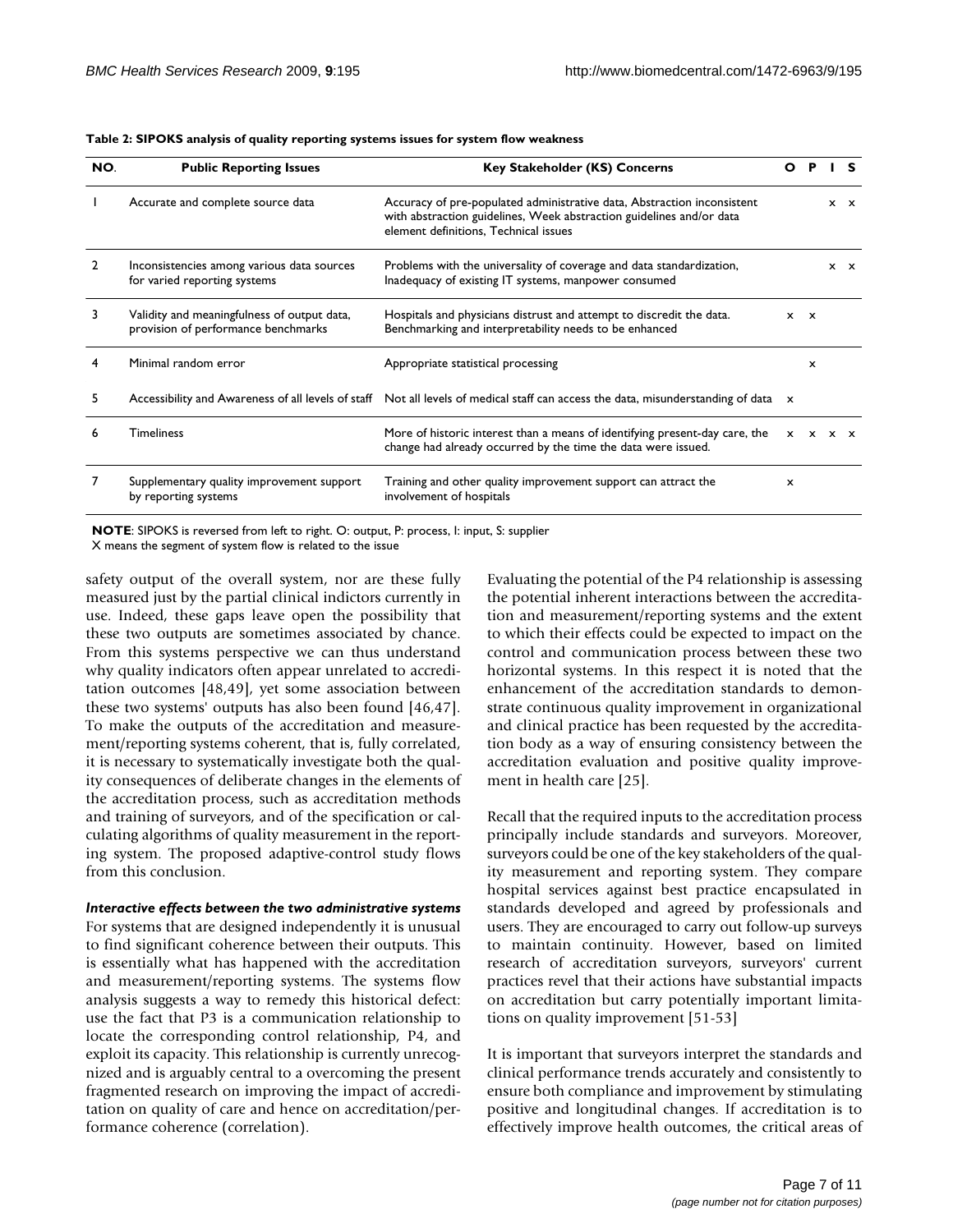concern about quality and safety in the accreditation process need to be identified correctly and investigated. This is precisely what the P4 relationship in principle permits. In summary, the systems modelling and evaluation uncovered an implicit relationship conveyed through surveyors within the health administration system, which can provide feedback between quality performance reporting components and choice of accreditation components. While this relationship is currently unrecognized, it is arguably central to overcoming the present fragmented system functioning and coherence, and through systematic research for improving the impact of accreditation on quality of care and hence on accreditation/performance correlation.

# **Discussion**

# *A Prospective Study*

The preceding analysis of the systemic weaknesses and potential of the health administration system, guides the construction of advanced, integrated research into ameliorating those weaknesses. An adaptive-control study derived from the implicit P4 relationship between the health administration systems is outlined as an example below. An adaptive-control study refers to a potentially existing situation, like the unrecognised P4 relationship. It explores what is required to implement a feedback architecture which can be adapted as we build adequate control and communication between systems for the efficient and effective improvement of quality of care.

The study objective is to understand and utilise the potential for feedback between quality performance reporting components and choice of accreditation components through the activities of surveyors within the health administration system. Surveyors are already encouraged to carry out follow-up surveys to maintain the continuity of quality improvement in health care. The study assumes that if quality performance reports had been utilized by hospitals as quality improvement guidance and referenced by surveyors as a tool to trace quality improvement, then surveyors could produce valuable feedback within the health administration system for the accreditation process.

There would be two stages to this study. Firstly, ACHS surveyors would be surveyed through a semi-structured questionnaire to gain an understanding of the current status of their utilisation of quality performance reports (sixmonthly report and trend report), decision making for selection of investigation targets and ways in which health services agencies currently use the performance reports. Secondly, the association between accreditation standards and clinical indicators will be examined in detail to explore characteristics of clinical indicators that can best be used to inform accreditation processes.

The result of health administration systems is a surveyorcarried systematic search for adapting characteristics of the measurement/reporting system output so as to best influence the accreditation process in ways that best correlate to improved safety and quality of care. This has the effect of transforming the overall systems process (relationships P1 - P4) from a partial and fragmented historical construction into a systematic adaptive-control process for optimising safety and quality of care. In this sense this proposal is a prototype of all subsequent systematic research of its kind. The results of this adaptive-control study would be used to improve the design of surveyors' training material, the redesign of quality measurement and reporting system, and to create an effective and efficient mechanism for the interaction between the accreditation system and quality measurement/reporting system. In this process, current defects in the vertical P1 and P2 relationships would also be repaired.

# *More system theoretic thinking in research design*

Different research designs or approaches have been proposed to resolve issues of the accreditation and the quality measurement and reporting system separately. Braithwaite, et al. [54] apply multi-method approaches to focus on two central aims: to examine the relationships between accreditation status and processes, and the clinical performance and culture of healthcare organization; to examine the influence of accreditation surveyors and the effect of accreditation surveyors on their own health organisations. Joly et al. [55] propose a logic model approach which focuses on inputs, strategies, outputs, and multiple level outcomes, with emphasis on accredited public health agencies as the input of interest. However these approaches need to be complemented by research using systems theoretic approach to help address the weaknesses from a system flow perspective and to understand quality of care as an emergent whole-system property.

The quality measurement and reporting system is playing an increasingly important role in the healthcare systems. It has been utilized as a potentially complementary tool to accreditation for improving quality. However, the available evidence suggest that both the weakness of quality measurement and reporting system and the impetus from external systems to stimulate improvement can influence the effectiveness of quality of care. Therefore, improving the effectiveness of P2 requires an increase in the quality of feedback and the utilization of performance reports for data accuracy, validity, meaningfulness, timeliness, and the right stimulation from external systems, like government. This invites the systems theoretic approach to design a series of systematic studies covering each weakness from the system flow perspective and cascading up and down external systems to establish adequate control/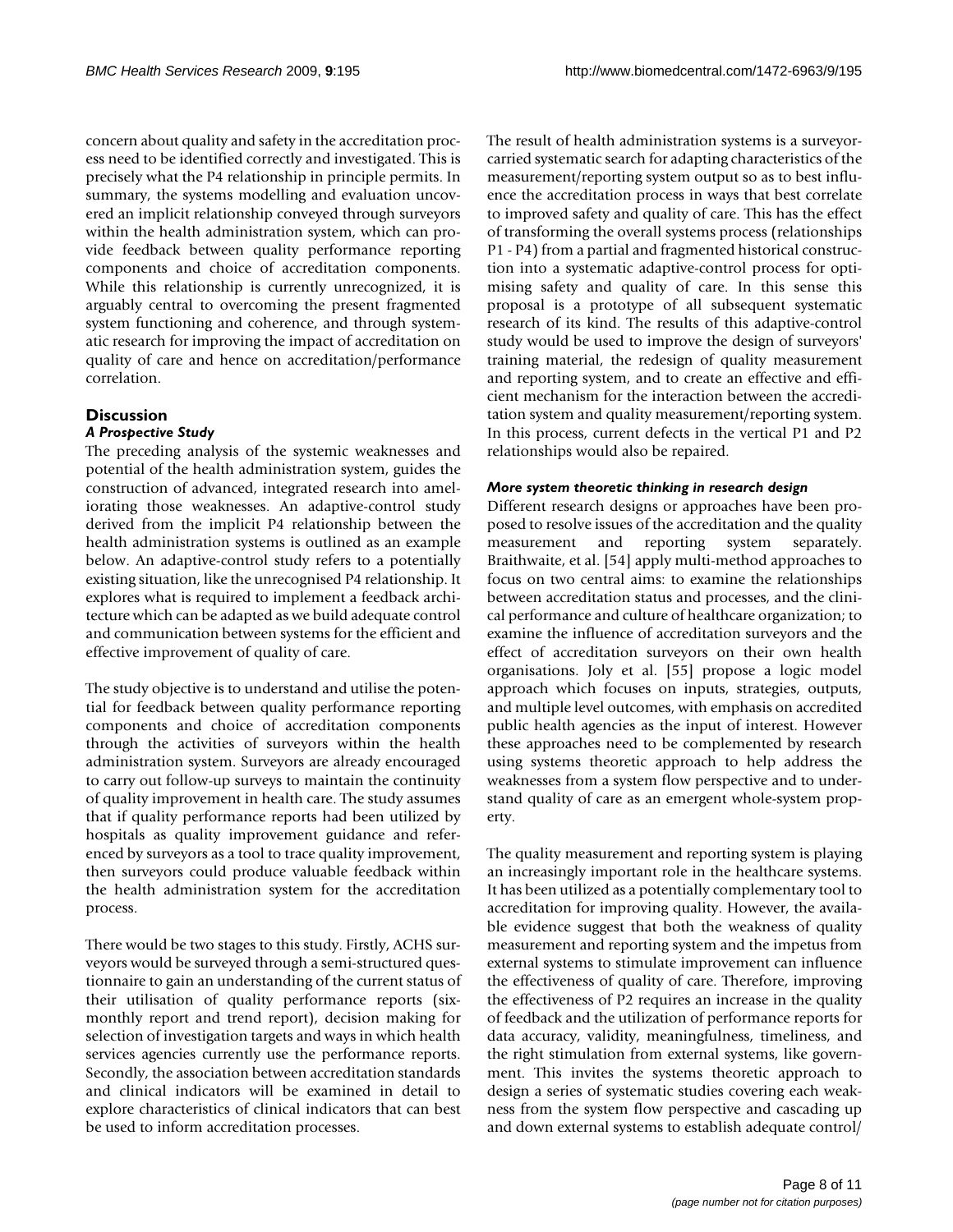communication relationships between systems. If we facilitate two pairs of basic systems theory concepts and system flow perspective in our research, the quality measurement and reporting system can be enhanced to support the right information in the right time for quality improvement in health care.

#### *Complete and adequate control and communication in healthcare systems*

The research simplifies the healthcare systems into 4-layer model (Figure 1). The focus of this paper is on the middle two layers. However, it does not mean the effectiveness of healthcare systems for providing quality can be improved only through better control and communication within the two layers. On the contrary, without complete and adequate control and communication in the whole healthcare systems hierarchy, it is difficult to achieve a cost-effective emergent property and provide value for patients. Michael Porter [56] advocates that solutions tend to target one or two aspects of system for improving quality, cost and accessibility in health care have not worked, or cannot work. The nature of health care delivery needed to be transformed. The fundamental reform is to create value-based competition on results through all efforts from health care providers, health plans, suppliers, consumers, employers, and government. It needs to have one who had to transform the strategies, organizational structure, pricing approaches, and the measurement practices of the various actors in the system.

Reform must focus on how to get competition right and how to put in place the enabling conditions, such as the right information, the right incentives and time horizons, and the right mind-sets [56]. The research approach for the effectiveness analysis of the middle two-layer subsystems in Figure 1 can be used as an example for the effectiveness analysis of the whole healthcare systems hierarchy. Using systems theoretic model explores the relationships between systems and assesses their effectiveness in a clear system flow thinking. The overall analysis results of the approach provide an integrated conceptual cascade effect, which might bring possible adaptive-control studies from the additional implicit relationships between systems, or potential feasible ways of achieving the complete and adequate control/communication to create value based competition in healthcare systems could be realized more.

To improve the overall performance of quality in healthcare systems, researcher needs to adopt system theoretic thinking in research design and a holistic view of systems effectiveness. However, systems thinking can be challenging, especially taking a broad view of systems. This may limit the application of the systems theoretic approach.

#### **Conclusion**

As safety and quality is an emergent property of the healthcare system as a whole, not a property of individual system components or subsystems, the assessment of safety and quality from any perspective in one system or using any one tool is unlikely to give the complete picture. A systems theoretic approach supported by research evidence provides the necessary holistic insight to understand the overall relationship and effectiveness among the three systems. A systems analysis reveals four inter-system relationships, the fourth hitherto unreported, along with the unsatisfactory vertical control and communication between the quality measurement/reporting system and hospital-level healthcare systems, and little or no concrete horizontal control and communication between the accreditation system and the measurement/reporting system. Overall the health administration systems do not yet have significant positive impact on the quality of care.

To help advance the science of safety and quality improvement in healthcare systems and to inform decisions on the use of healthcare resources for optimized results, the paper examines system issues using the system flow SIPOKS model to give more supporting information on the system weaknesses. It provides a system thinking structure to assist the design of quality improvement strategies. The internal structure of Tables 1 and 2, allow design of research for problems in specific segments of the system flow in an adaptive-control manner for quality improvement, phase by phase, promoting the effectiveness of system integration. An example of adaptive-control study design is derived from the implicit P4 relationship between the health administration systems, that can overcome the present fragmented state of communication and control relationships among the relevant systems.

The effectiveness of quality delivered by each subsystem in the healthcare systems hierarchy can be affected by other subsystems. However, this research develops a prototype of using a systems theoretic approach for the effectiveness analysis within only the middle two-layer subsystems. There are not enough attentions to the effects from other systems; like the organizational context in hospital-level healthcare systems, patients, community, and the role of government, We believe that the basic two pairs concepts of systems theory and the system flow model can be applied to other layers in the healthcare systems. It is hoped that this analysis will stimulate wider debate on the application of holistic systems analysis for improving the effectiveness of systems on quality and safety in health care.

#### **Competing interests**

The authors declare that they have no competing interests.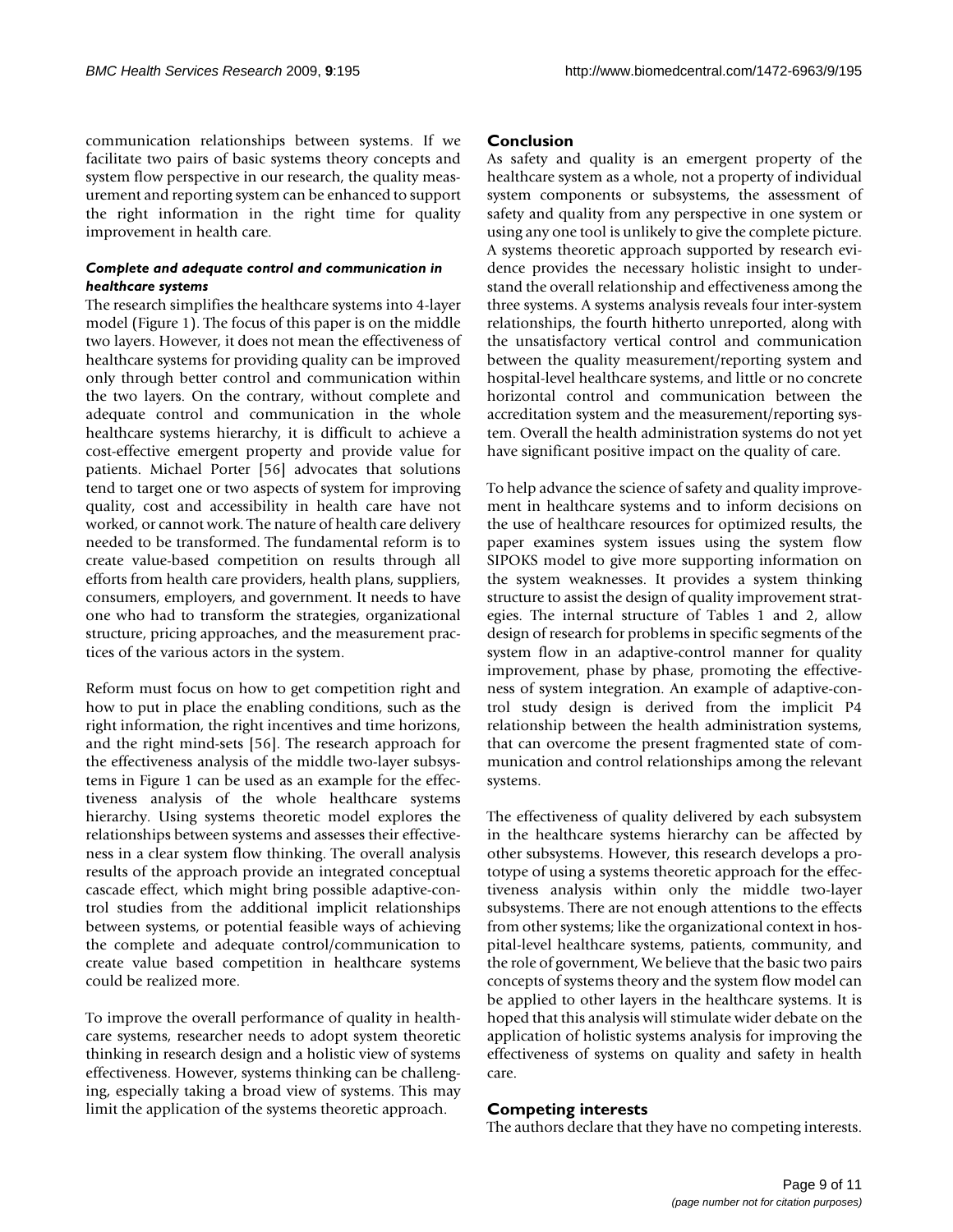#### **Authors' contributions**

S.W. Chuang performed the literature review and model development, and drafted the manuscript. K. Inder critically examined the manuscript for intellectual content. All authors read and approved the final manuscript.

#### **Acknowledgements**

Thanks to Emeritus. Prof. Cliff Hooker, University of Newcastle, for valuable assistance with the formulation and phrasing of the paper, and Prof. Robert Gibberd and Stephen Hancock, University of Newcastle, for consultation and discussion in relation to accreditation and quality measurement and reporting system.

#### **References**

- 1. Scrivens E: **Assessing the value of accreditation systems.** *Eur J Public Health* 1997, **7:**4-8.
- 2. Pawlson L, O'Kane ME: **Professionalism, regulation, and the market: impact on accountability for quality of care.** *Health Aff* 2002, **21(3):**200-207.
- 3. Ovretveit J: *Which interventions are effective for improving patient safety? A review of research evidence* Stockholm, Sweden: Karolinska Institutet, Medical Management Centre; 2005.
- 4. International Society for Quality in Health Care: *Global review of initiatives to improve quality in health care* Geneva: World Health Organization; 2003.
- 5. Gibberd R, Hancock S, Howley P, Richards K: **[Using indicators to](http://www.ncbi.nlm.nih.gov/entrez/query.fcgi?cmd=Retrieve&db=PubMed&dopt=Abstract&list_uids=15059985) [quantify the potential to improve the quality of health care.](http://www.ncbi.nlm.nih.gov/entrez/query.fcgi?cmd=Retrieve&db=PubMed&dopt=Abstract&list_uids=15059985)** *Int J Qual Health Care* 2004, **16(Suppl I):**i37-i43.
- 6. Williams SC, Schmaltz SP, Morton DJ, Koss RG, Loeb JM: **[Quality of](http://www.ncbi.nlm.nih.gov/entrez/query.fcgi?cmd=Retrieve&db=PubMed&dopt=Abstract&list_uids=16034011) [Care in U.S. Hospitals as Reflected by Standardized Meas](http://www.ncbi.nlm.nih.gov/entrez/query.fcgi?cmd=Retrieve&db=PubMed&dopt=Abstract&list_uids=16034011)[ures, 2002-2004.](http://www.ncbi.nlm.nih.gov/entrez/query.fcgi?cmd=Retrieve&db=PubMed&dopt=Abstract&list_uids=16034011)** *N Engl J Med* 2005, **353(3):**255-164.
- 7. Fung CH, Lim YW, Mattke S, Damberg C, Shekelle PG: **[Systematic](http://www.ncbi.nlm.nih.gov/entrez/query.fcgi?cmd=Retrieve&db=PubMed&dopt=Abstract&list_uids=18195336) [review: the evidence that publishing patient care perform](http://www.ncbi.nlm.nih.gov/entrez/query.fcgi?cmd=Retrieve&db=PubMed&dopt=Abstract&list_uids=18195336)[ance data improves quality of care.](http://www.ncbi.nlm.nih.gov/entrez/query.fcgi?cmd=Retrieve&db=PubMed&dopt=Abstract&list_uids=18195336)** *Ann Intern Med* 2008, **148(2):**111-123.
- 8. Mannion R, Goddard M: **[Performance measurement and](http://www.ncbi.nlm.nih.gov/entrez/query.fcgi?cmd=Retrieve&db=PubMed&dopt=Abstract&list_uids=14618744) [improvement in health care.](http://www.ncbi.nlm.nih.gov/entrez/query.fcgi?cmd=Retrieve&db=PubMed&dopt=Abstract&list_uids=14618744)** *Appl Health Econ Health Policy* 2002, **1(1):**13-23.
- McGlynn EA: Introduction and overview of conceptual frame**work for a national quality measurement and reporting system.** *Med Care* 2002, **41(suppl 1):**1-7.
- 10. Greenfield D, Braithwaite J: **[Health sector accreditation](http://www.ncbi.nlm.nih.gov/entrez/query.fcgi?cmd=Retrieve&db=PubMed&dopt=Abstract&list_uids=18339666) [research: a systematic review.](http://www.ncbi.nlm.nih.gov/entrez/query.fcgi?cmd=Retrieve&db=PubMed&dopt=Abstract&list_uids=18339666)** *Int J Qual Health Care* 2008, **20(3):**172-183.
- 11. Walshe K: **[Understanding What Works and Why In Quality](http://www.ncbi.nlm.nih.gov/entrez/query.fcgi?cmd=Retrieve&db=PubMed&dopt=Abstract&list_uids=17337518) [Improvement: The Need For Theory-driven Evaluation.](http://www.ncbi.nlm.nih.gov/entrez/query.fcgi?cmd=Retrieve&db=PubMed&dopt=Abstract&list_uids=17337518)** *Int J Qual Health Care* 2007, **19:**57-59.
- 12. Pawson R, Greenhalgh P, Harvey G, Walshe K: **[Realist Review A](http://www.ncbi.nlm.nih.gov/entrez/query.fcgi?cmd=Retrieve&db=PubMed&dopt=Abstract&list_uids=16053581) [New Method of Systematic Review Designed for Complex](http://www.ncbi.nlm.nih.gov/entrez/query.fcgi?cmd=Retrieve&db=PubMed&dopt=Abstract&list_uids=16053581) [Policy Interventions.](http://www.ncbi.nlm.nih.gov/entrez/query.fcgi?cmd=Retrieve&db=PubMed&dopt=Abstract&list_uids=16053581)** *J Health Serv Res Policy* 2005, **10(suppl I):**21-34.
- 13. Grol R, Bosch M, Hulscher M, Eccles M, Wensing M: **[Planning and](http://www.ncbi.nlm.nih.gov/entrez/query.fcgi?cmd=Retrieve&db=PubMed&dopt=Abstract&list_uids=17319808) [studying improvement in patient care: the use of theoretical](http://www.ncbi.nlm.nih.gov/entrez/query.fcgi?cmd=Retrieve&db=PubMed&dopt=Abstract&list_uids=17319808) [perspectives.](http://www.ncbi.nlm.nih.gov/entrez/query.fcgi?cmd=Retrieve&db=PubMed&dopt=Abstract&list_uids=17319808)** *Milbank Q* 2007, **85(1):**93-138.
- 14. Leveson ANG: **Systems-Theoretic Approach to Safety in Software-Intensive Systems.** *IEEE Trans Dependable Secure Comput* 2004, **1(1):**66-86.
- 15. Checkland P: *Systems Thinking, Systems Practice* New York: John Wiley & Sons; 1981.
- 16. Bailey KD: **Living systems theory and social entropy entropytheory, Special Issue: James Grier Miller's Living Systems Theory.** *Syst Res Behav Sci* 2006, **23(3):**291-300.
- 17. Ackoff RL: **Towards a System of Systems Concepts.** *Manage Sci* 1971, **17(11):**661-671.
- 18. Rasmussen J: **Risk Management in A Dynamic Society: A Modeling Problem.** *Safety Sci* 1997, **27(2):**183-213.
- 19. Braithwaite J, Healy J, Dean K: *The Governance of Health Safety and Quality* Commonwealth of Australia; 2005.
- 20. Rasmussen J, Svedung I: *Proactive Risk Management in A Dynamic Society* Karlstad, Sweden: Swedish Rescue Services Agency; 2000.
- 21. Hitchins DK: *Putting systems to work* Wiley, Chichester; 1992.
- 22. McGarvey B, Hannon B: *Dynamic Modeling for Business Management* New York: Springer; 2004.
- 23. Australian Institute of Health and Welfare (AIHW): *Australian Hospital Statistics 2002-2003. Canberra, AIHW* 2004.
- 24. The Australian Council on Healthcare Standards (ACHS): *Australasian clinical indicator report 2001-2007 Determining Potential to Improve Quality of Care* 9th edition. Sydney; ACHS; 2008.
- 25. **The Australian Council on Healthcare Standards (ACHS): ACHS EQuIP 4** [\[http://www.achs.org.au/EQUIP4/\]](http://www.achs.org.au/EQUIP4/). Accessed on October 20, 2008
- 26. El-Jardali F, Jamal D, Dimassi H, Ammar W, Tchaghchaghian V: **[The](http://www.ncbi.nlm.nih.gov/entrez/query.fcgi?cmd=Retrieve&db=PubMed&dopt=Abstract&list_uids=18596050) [impact of hospital accreditation on quality of care: percep](http://www.ncbi.nlm.nih.gov/entrez/query.fcgi?cmd=Retrieve&db=PubMed&dopt=Abstract&list_uids=18596050)[tion of Lebanese nurses.](http://www.ncbi.nlm.nih.gov/entrez/query.fcgi?cmd=Retrieve&db=PubMed&dopt=Abstract&list_uids=18596050)** *Int J Qual Health Care* 2008, **20(5):**363-371.
- 27. Pomey MP, Contandriopoulos AP, Francois P, Bertrand D: **Accreditation: a Tool for Organizational Change in Hospitals?** *Int J Qual Health Care* 2004, **17:**113-24.
- Simons R, Kasic S, Kirkpatrick A, Vertesi L, Phang T, Appleton L: [Rel](http://www.ncbi.nlm.nih.gov/entrez/query.fcgi?cmd=Retrieve&db=PubMed&dopt=Abstract&list_uids=11988645)**[ative importance of designation and accreditation of trauma](http://www.ncbi.nlm.nih.gov/entrez/query.fcgi?cmd=Retrieve&db=PubMed&dopt=Abstract&list_uids=11988645) [centers during evolution of a regional trauma system.](http://www.ncbi.nlm.nih.gov/entrez/query.fcgi?cmd=Retrieve&db=PubMed&dopt=Abstract&list_uids=11988645)** *J Trauma* 2002, **52(5):**827-834.
- 29. Sheahan M: **[Customer focus: patient, organisation and EQuIP](http://www.ncbi.nlm.nih.gov/entrez/query.fcgi?cmd=Retrieve&db=PubMed&dopt=Abstract&list_uids=10482321) [in collaboration.](http://www.ncbi.nlm.nih.gov/entrez/query.fcgi?cmd=Retrieve&db=PubMed&dopt=Abstract&list_uids=10482321)** *J Qual Clin Pract* 1999, **19:**139-144.
- 30. Daucourt V, Michel P: **[Results of the first 100 accreditation pro](http://www.ncbi.nlm.nih.gov/entrez/query.fcgi?cmd=Retrieve&db=PubMed&dopt=Abstract&list_uids=14660529)[cedures in France.](http://www.ncbi.nlm.nih.gov/entrez/query.fcgi?cmd=Retrieve&db=PubMed&dopt=Abstract&list_uids=14660529)** *Int J Qual Health Care* 2003, **15(6):**463-471.
- 31. Mazmanian P, Kreutzer J, Devany C, Martin K: **[A survey of accred](http://www.ncbi.nlm.nih.gov/entrez/query.fcgi?cmd=Retrieve&db=PubMed&dopt=Abstract&list_uids=8358405)ited and other rehabilitation facilities: education, training [and cognitive rehabilitation in brain-injury programmes.](http://www.ncbi.nlm.nih.gov/entrez/query.fcgi?cmd=Retrieve&db=PubMed&dopt=Abstract&list_uids=8358405)** *Brain Inj* 1993, **7(4):**319-331.
- 32. The Australian Commission on Safety and Quality in Health (ACSQHC): *Discussion paper: National Safety and Quality Accreditation Standards* ACSQHC, Sydney; 2006.
- 33. The Australian Commission on Safety and Quality in Health Care (ACSQHC): *The Report on Initial Stakeholder Consultations: The review of national safety and quality accreditation standards* ACSQHC, Sydney; 2007.
- 34. Bain KT: **[Barriers and strategies to influencing physician](http://www.ncbi.nlm.nih.gov/entrez/query.fcgi?cmd=Retrieve&db=PubMed&dopt=Abstract&list_uids=17227871) [behavior.](http://www.ncbi.nlm.nih.gov/entrez/query.fcgi?cmd=Retrieve&db=PubMed&dopt=Abstract&list_uids=17227871)** *Am J Med Qual* 2007, **22:**5-7.
- 35. Peterson ED: **[Optimizing the Science of Quality Improve](http://www.ncbi.nlm.nih.gov/entrez/query.fcgi?cmd=Retrieve&db=PubMed&dopt=Abstract&list_uids=16030283)[ment.](http://www.ncbi.nlm.nih.gov/entrez/query.fcgi?cmd=Retrieve&db=PubMed&dopt=Abstract&list_uids=16030283)** *JAMA* 2005, **294(3):**369-371.
- 36. Scott IA, Michael W: **[Public Reporting of Hospital Outcomes](http://www.ncbi.nlm.nih.gov/entrez/query.fcgi?cmd=Retrieve&db=PubMed&dopt=Abstract&list_uids=16768665) [Based on Administrative Data: Risks and Opportunities.](http://www.ncbi.nlm.nih.gov/entrez/query.fcgi?cmd=Retrieve&db=PubMed&dopt=Abstract&list_uids=16768665)** *Med J Aust* 2006, **184(11):**571-575.
- 37. Williams SC, Watt A, Schmaltz SP, Koss RG, Loeb JM: **[Assessing the](http://www.ncbi.nlm.nih.gov/entrez/query.fcgi?cmd=Retrieve&db=PubMed&dopt=Abstract&list_uids=16431865) [reliability of standardized performance indicators.](http://www.ncbi.nlm.nih.gov/entrez/query.fcgi?cmd=Retrieve&db=PubMed&dopt=Abstract&list_uids=16431865)** *Int J Qual Health Care* 2006, **18(3):**246-255.
- 38. Bradley EH, Holmboe ES, Mattera JA, Roumanis SA, Radford MJ, Krumholz HM: **[Data feedback efforts in quality improvement:](http://www.ncbi.nlm.nih.gov/entrez/query.fcgi?cmd=Retrieve&db=PubMed&dopt=Abstract&list_uids=14757796) [lessons learned from US hospitals.](http://www.ncbi.nlm.nih.gov/entrez/query.fcgi?cmd=Retrieve&db=PubMed&dopt=Abstract&list_uids=14757796)** *Qual Saf Health Care* 2004, **13:**26-31.
- 39. Berwick DM, James B, Coye MJ: **Connections between quality measurement and improvement.** *Med Care* 2003, **41(suppl 1):**30-38.
- 40. Gabriele P, Malinverni G, Bona C, Manfredi M, Delmastro E, Gatti M, *et al.*: **[Are quality indicators for radiotherapy useful in the](http://www.ncbi.nlm.nih.gov/entrez/query.fcgi?cmd=Retrieve&db=PubMed&dopt=Abstract&list_uids=17260490) [evaluation of service efficacy in a new based radiotherapy](http://www.ncbi.nlm.nih.gov/entrez/query.fcgi?cmd=Retrieve&db=PubMed&dopt=Abstract&list_uids=17260490) [institution?](http://www.ncbi.nlm.nih.gov/entrez/query.fcgi?cmd=Retrieve&db=PubMed&dopt=Abstract&list_uids=17260490)** *Tumori* 2006, **92(6):**496-502.
- 41. Hibbard JH, Stockard J, Tusler M: **Hospital performance reports: impact on quality, market share, and reputation.** *Health Aff* 2005, **24(4):**1150-60.
- 42. Pham HH, Coughlan J, O'Malley AS: **The Impact of quality reporting programs on hospital operations.** *Health Aff* 2006, **25(5):**1412-1422.
- 43. Chassin MR: **Achieving and sustaining improved quality: lessons from New York state and cardiac surgery.** *Health Aff* 2002, **21(4):**40-51.
- 44. Borenstein J, Badamgarav E, Henning J, Sequist T: **How effective are quality improvement initiatives?** *J Clin Outcomes Manag* 2004, **11(10):**619-620.
- 45. Synder C, Anderson G: **[Do quality improvement organisations](http://www.ncbi.nlm.nih.gov/entrez/query.fcgi?cmd=Retrieve&db=PubMed&dopt=Abstract&list_uids=15956635) [improve the quality of hospital care for medicare beneficiar](http://www.ncbi.nlm.nih.gov/entrez/query.fcgi?cmd=Retrieve&db=PubMed&dopt=Abstract&list_uids=15956635)[ies?](http://www.ncbi.nlm.nih.gov/entrez/query.fcgi?cmd=Retrieve&db=PubMed&dopt=Abstract&list_uids=15956635)** *JAMA* 2005, **293(23):**2900-2907.
- 46. VanSuch M, Naessens JM, Stroebel RJ, Huddleston JM, Williams AR: **[Effect of discharge instructions on readmission of hospital](http://www.ncbi.nlm.nih.gov/entrez/query.fcgi?cmd=Retrieve&db=PubMed&dopt=Abstract&list_uids=17142589)ised patients with heart failure: Do all of the Joint Commis[sion on Accreditation of healthcare organizations heart](http://www.ncbi.nlm.nih.gov/entrez/query.fcgi?cmd=Retrieve&db=PubMed&dopt=Abstract&list_uids=17142589)**